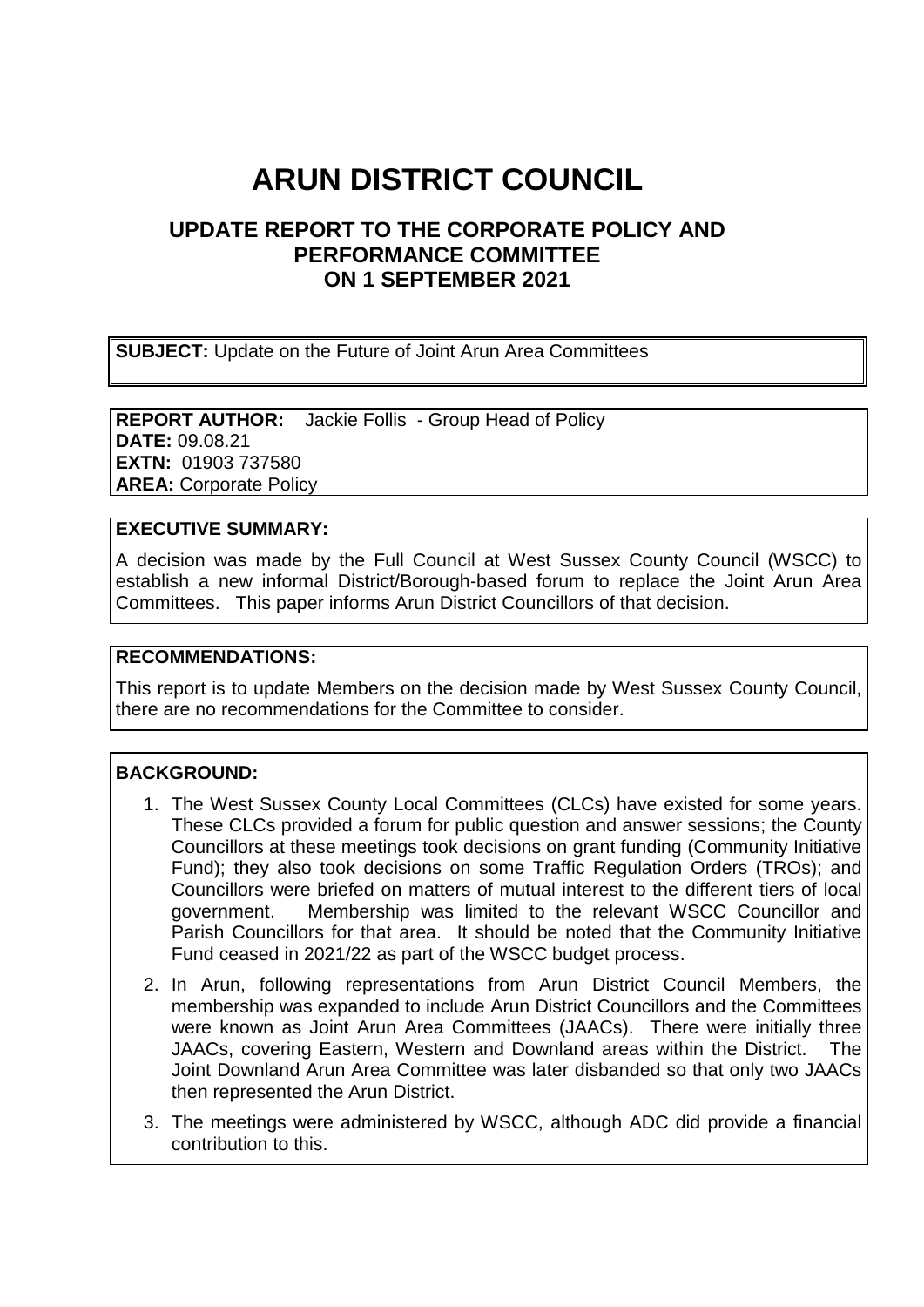4. At its meeting on 28 June 2021, the WSCC Governance Committee received a paper setting out proposals to change the format of the meetings and move to a more informal local community engagement forum for county councillors. The paper is agenda item 5 in the following agenda:

[https://westsussex.moderngov.co.uk/documents/g2752/Public%20reports%20pack%2028t](https://westsussex.moderngov.co.uk/documents/g2752/Public%20reports%20pack%2028th-Jun-2021%2014.15%20Governance%20Committee.pdf?T=10) [h-Jun-2021%2014.15%20Governance%20Committee.pdf?T=10](https://westsussex.moderngov.co.uk/documents/g2752/Public%20reports%20pack%2028th-Jun-2021%2014.15%20Governance%20Committee.pdf?T=10)

- 5. This paper included comments from Councillor Gunner on behalf of the Council and other Group Leaders, following a very short consultation by WSCC. On 16 July the Full County Council agreed the recommendation of the Governance Committee to remove County Local Committees, including the Joint Arun Area Committees.
- 6. We have been informed that an outline of the new, more flexible arrangements for community engagement to replace the CLCs will be provided to the WSCC Governance Committee on 6 September 2021 and a trial of the new format should be completed by March 2022 in order to establish a new model for 2022/23 onwards. Section 2.5 of the WSCC Governance Paper sets out the aims of a new model for these more flexible arrangements and local County Councillors

#### **2. PROPOSAL(S):**

This is an update on a decision made by another Council, there are no proposals

## **3. OPTIONS:**

See 2.

| <b>CONSULTATION:</b><br>4.                                                                                                |            |           |
|---------------------------------------------------------------------------------------------------------------------------|------------|-----------|
| Has consultation been undertaken with:                                                                                    | <b>YES</b> | <b>NO</b> |
| <b>Relevant Town/Parish Council</b>                                                                                       |            | N/A       |
| <b>Relevant District Ward Councillors</b>                                                                                 |            | N/A       |
| Other groups/persons (please specify)                                                                                     |            | N/A       |
| ARE THERE ANY IMPLICATIONS IN RELATION TO<br>5.<br>THE FOLLOWING COUNCIL POLICIES:<br>(Explain in more detail at 6 below) | <b>YES</b> | <b>NO</b> |
| Financial                                                                                                                 |            | N/A       |
| Legal                                                                                                                     |            | N/A       |
| Human Rights/Equality Impact Assessment                                                                                   |            | N/A       |
| Community Safety including Section 17 of Crime &<br>Disorder Act                                                          |            | N/A       |
| Sustainability                                                                                                            |            | N/A       |
| Asset Management/Property/Land                                                                                            |            | N/A       |
| Technology                                                                                                                |            | N/A       |
| Other (please explain)                                                                                                    |            | N/A       |